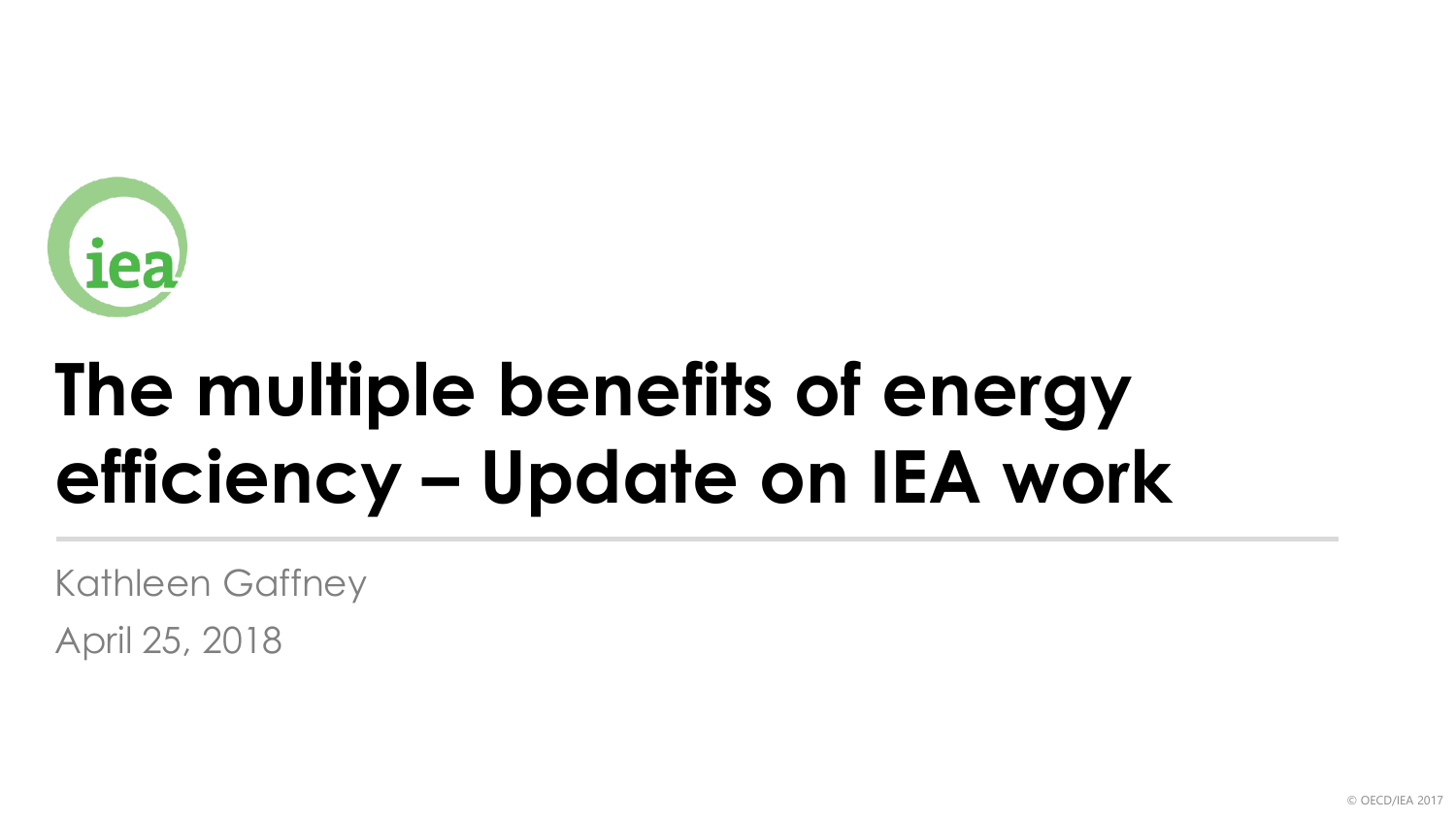#### **Contents**



- Outline of March workshop
- Key findings
- Next steps for the IEA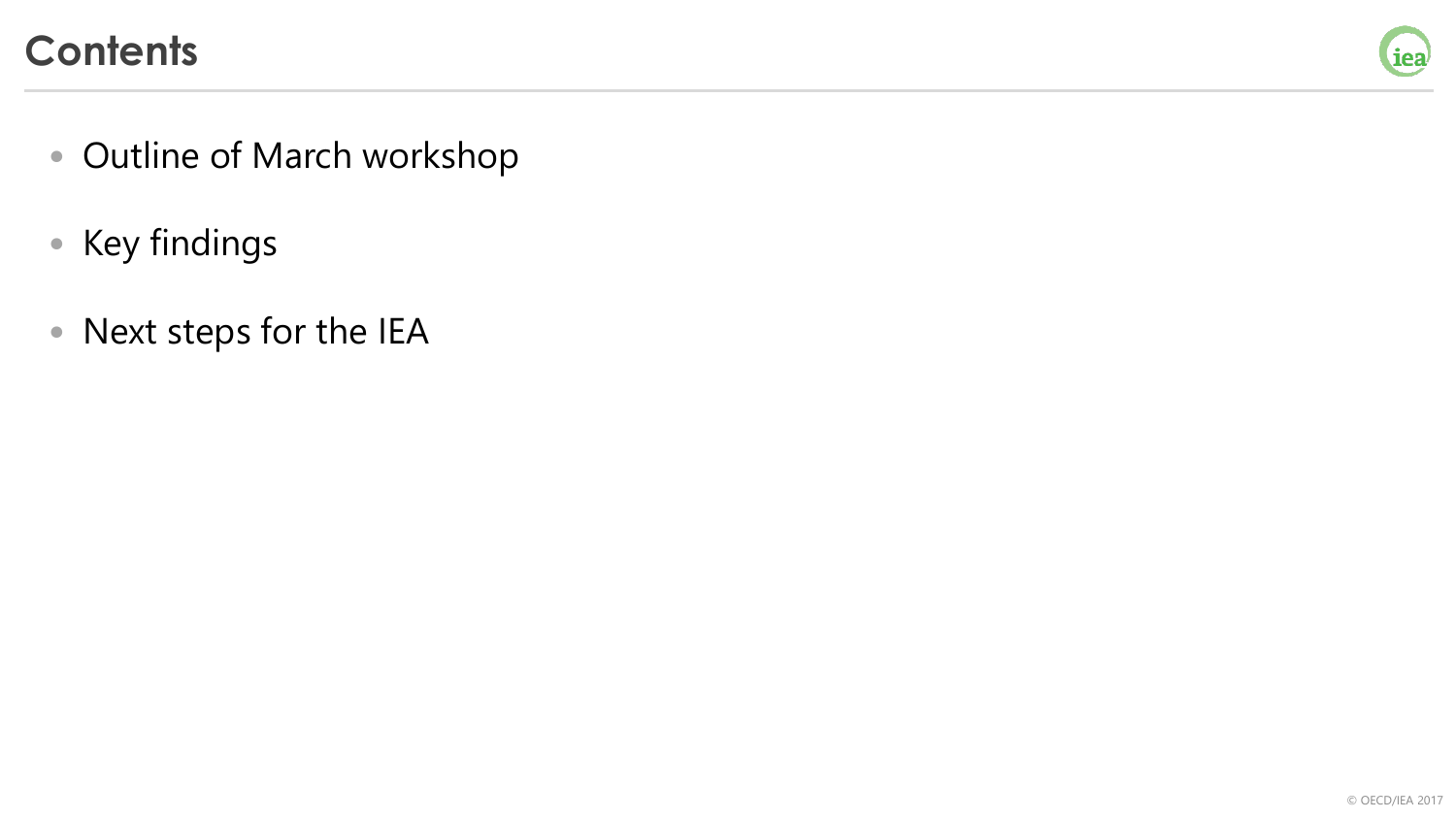

# **Workshop: Beyond Energy Savings – The Multiple Benefits of Energy Efficiency**

5-7 March, 2018, Paris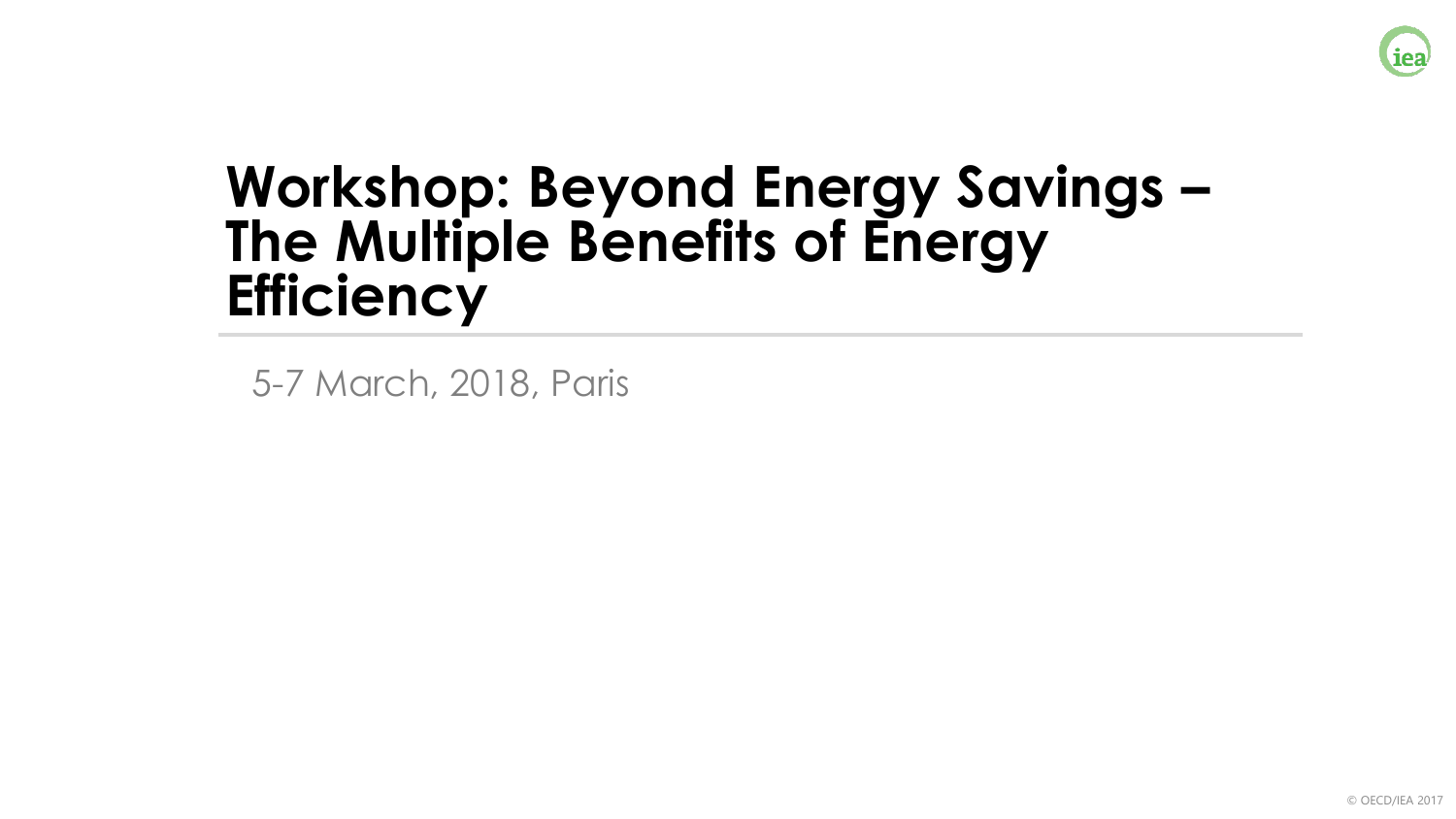#### **Aims**:

- To reinvigorate the IEA's work on the multiple benefits of energy efficiency.
- Bring together policymakers and evaluators to explore:
	- Policymakers' needs
	- Methodologies for quantifying multiple benefits
- Determine if the multiple benefits framework needs updating and how the IEA can help fill gaps in the evidence base.



iea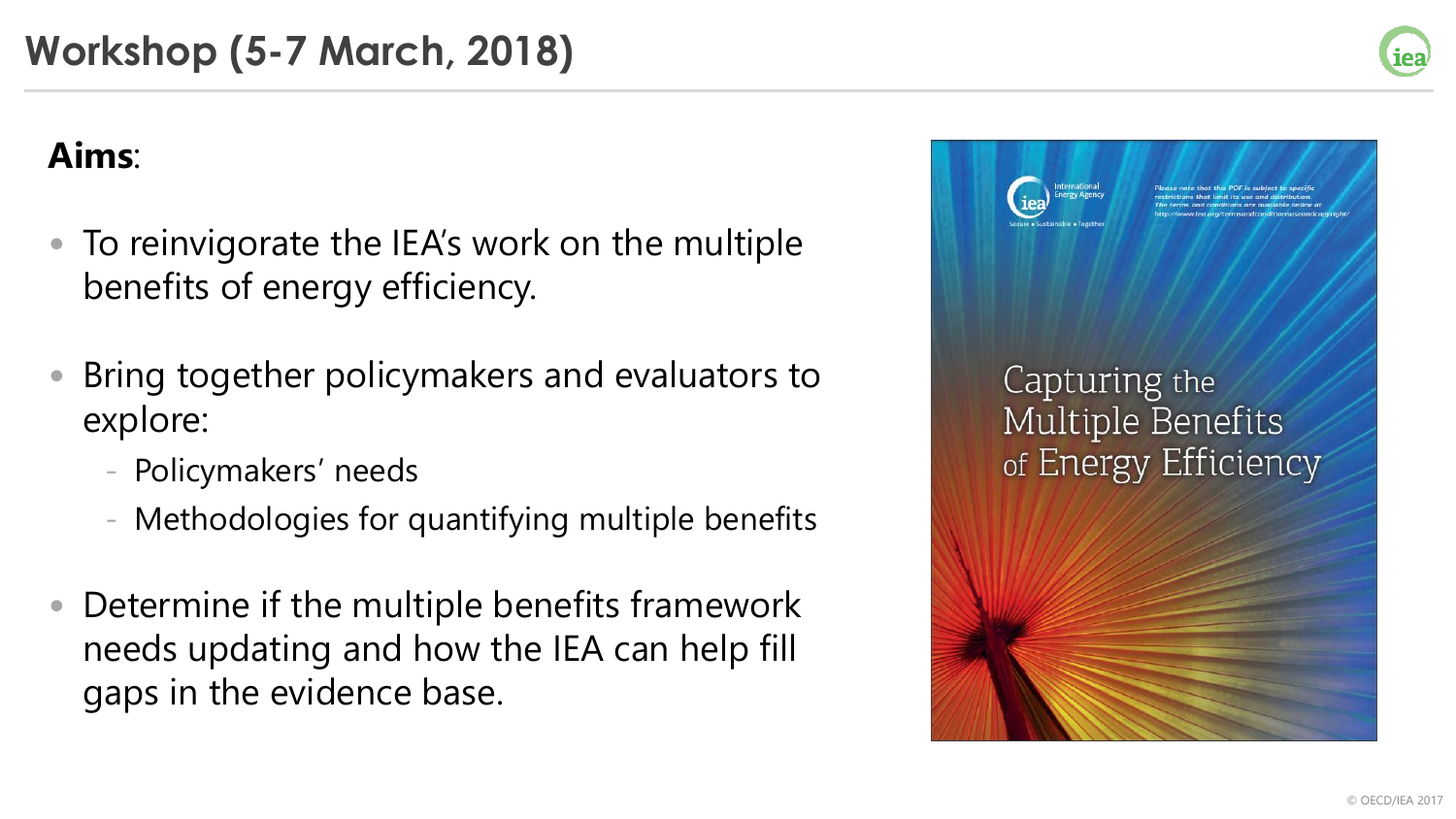

- 1. Is the **geographic scope** of our evidence base wide enough? Do we have enough evidence in countries whose energy consumption is projected to grow?
- 2. How broad is the **sectoral coverage** of the existing evidence base?
- 3. How much do we know about the benefits of different efficient **end uses**?
- 4. Is evidence targeting **policy needs**?
- 5. Are policies being designed with **multiple benefits in mind**?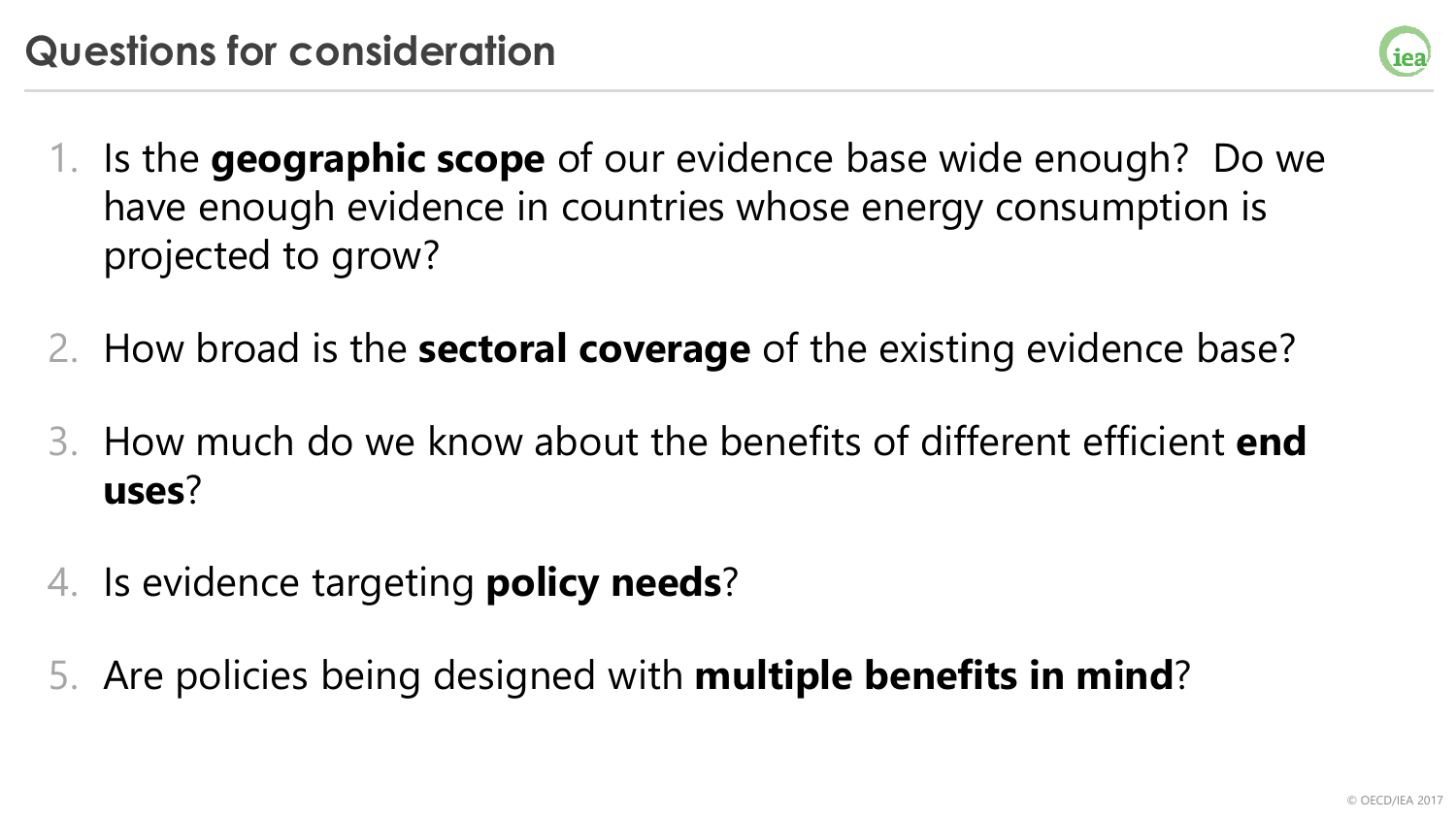### **Workshop format**



|           | Monday, 5 March     | Tuesday, 6 March                            | Wednesday, 7 March    |
|-----------|---------------------|---------------------------------------------|-----------------------|
| Morning   |                     | Policymaker needs                           | Methodological issues |
|           |                     | Methodologies                               |                       |
| Afternoon | Global case studies | Open discussion                             |                       |
|           |                     | Communicating EE using multiple<br>benefits | © OECD/IEA 2017       |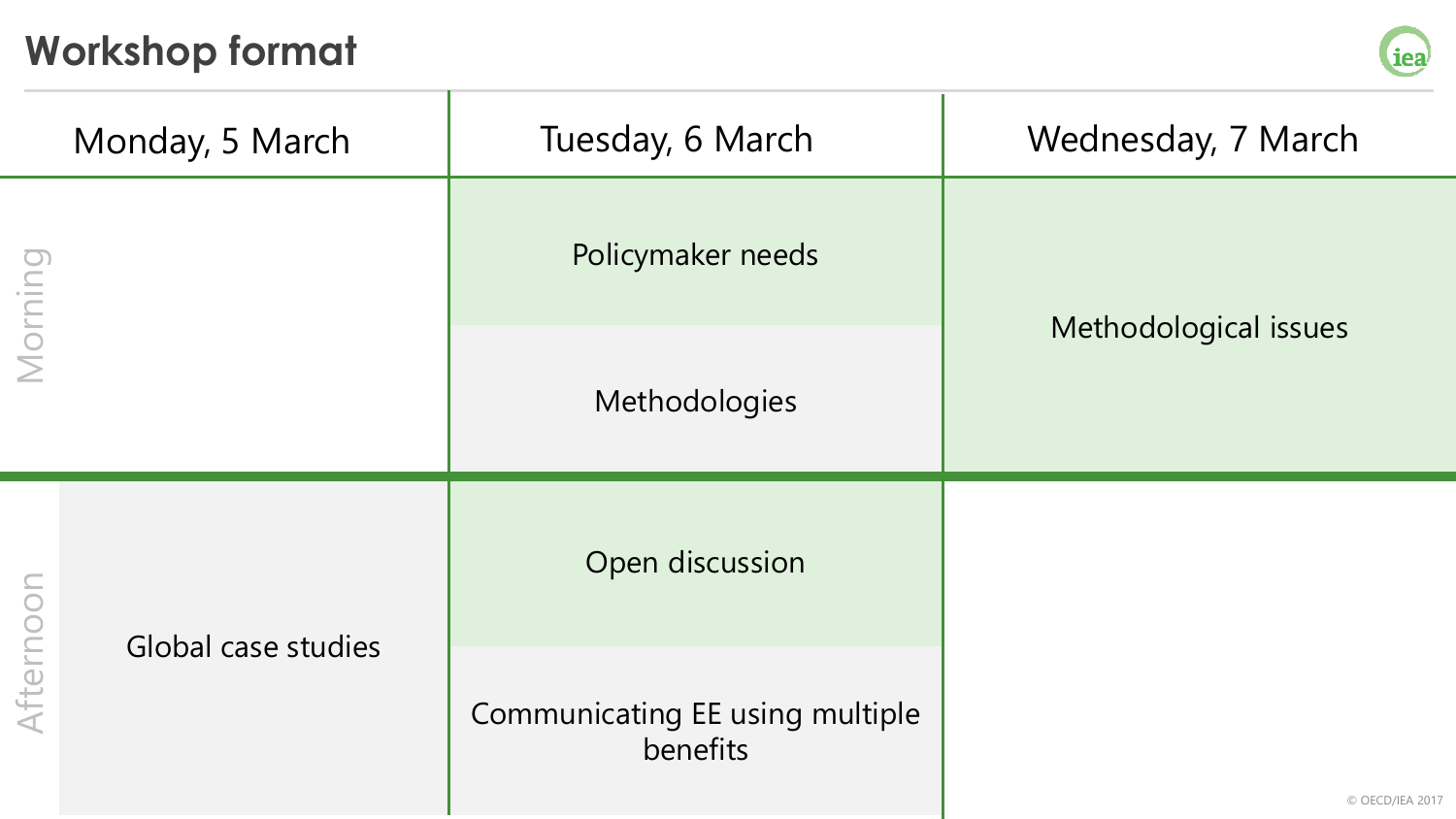#### **Attendees**

- **Over 70 attendees** from government, academia and the private sector
- **14 countries** represented: Australia, Belgium, Brazil, Denmark, France, Germany, Indonesia, Ireland, Italy, Luxembourg, Mexico, Turkey, United Kingdom, United States.



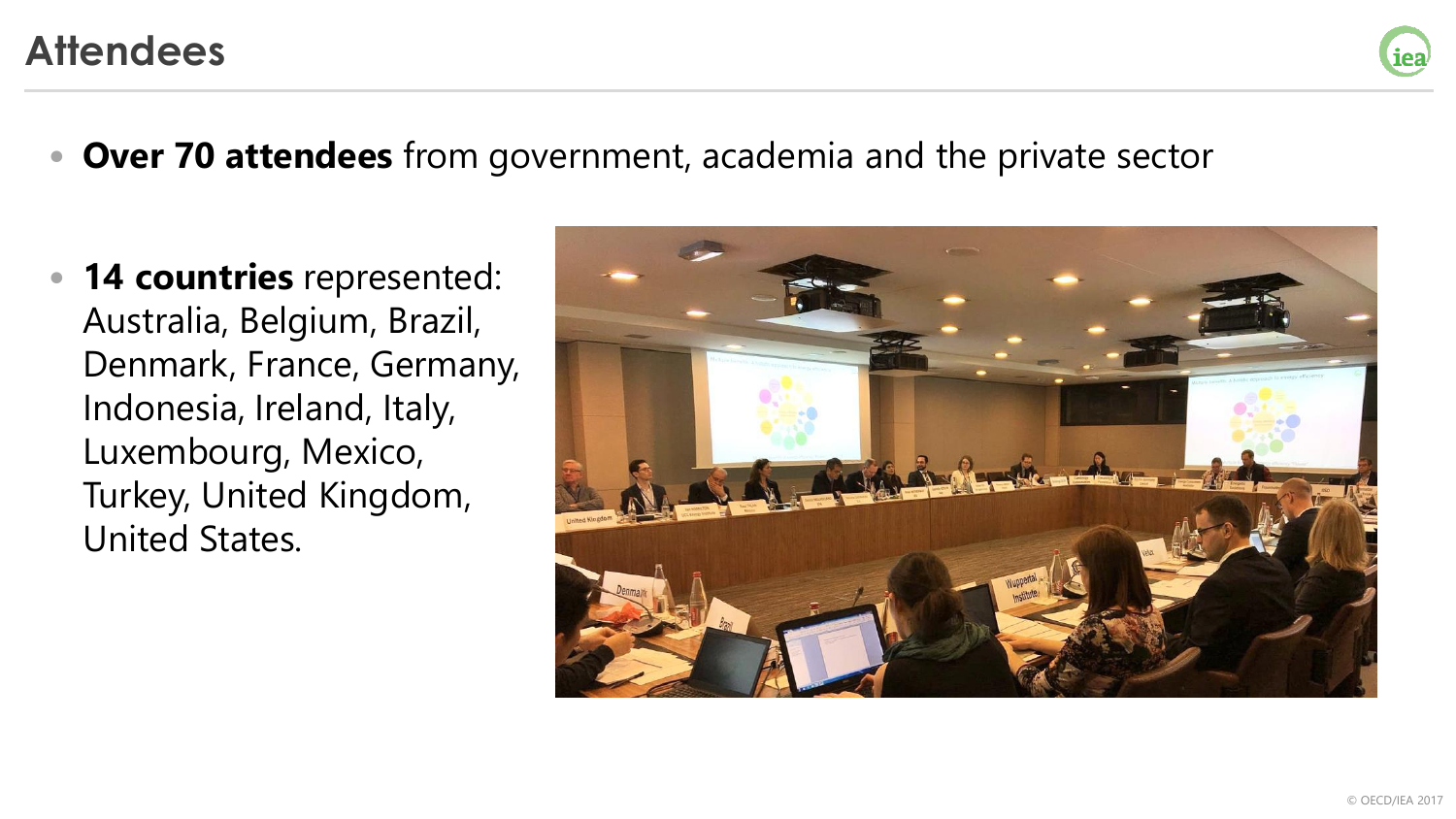

# **Workshop findings**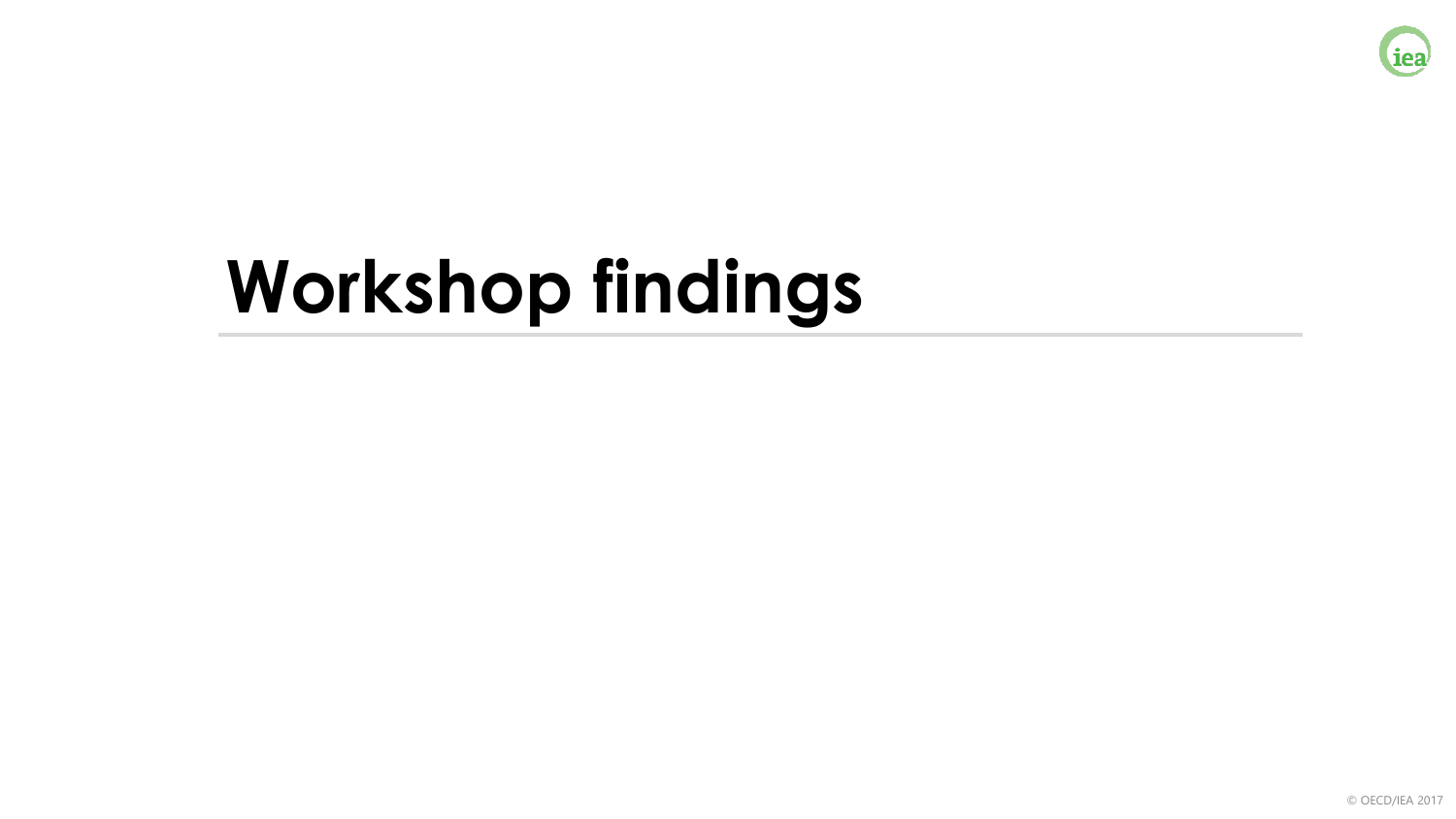- iea
- The **geographic scope** of evidence on multiple benefits appears to be limited.
	- Yet potential for using MBs as a communications tool very high (e.g. Indonesia)
- In buildings:
	- Work on tenant satisfaction nascent
	- Benefits of cooling EE understudied
	- Interactions between indoor/outdoor air quality also understudied
	- Single family vs multi-family homes?
- In transport:
	- Biggest gap is in quantifying activity changes due to policies that incentivize changes in transport users' behaviour
	- Big data offers opportunities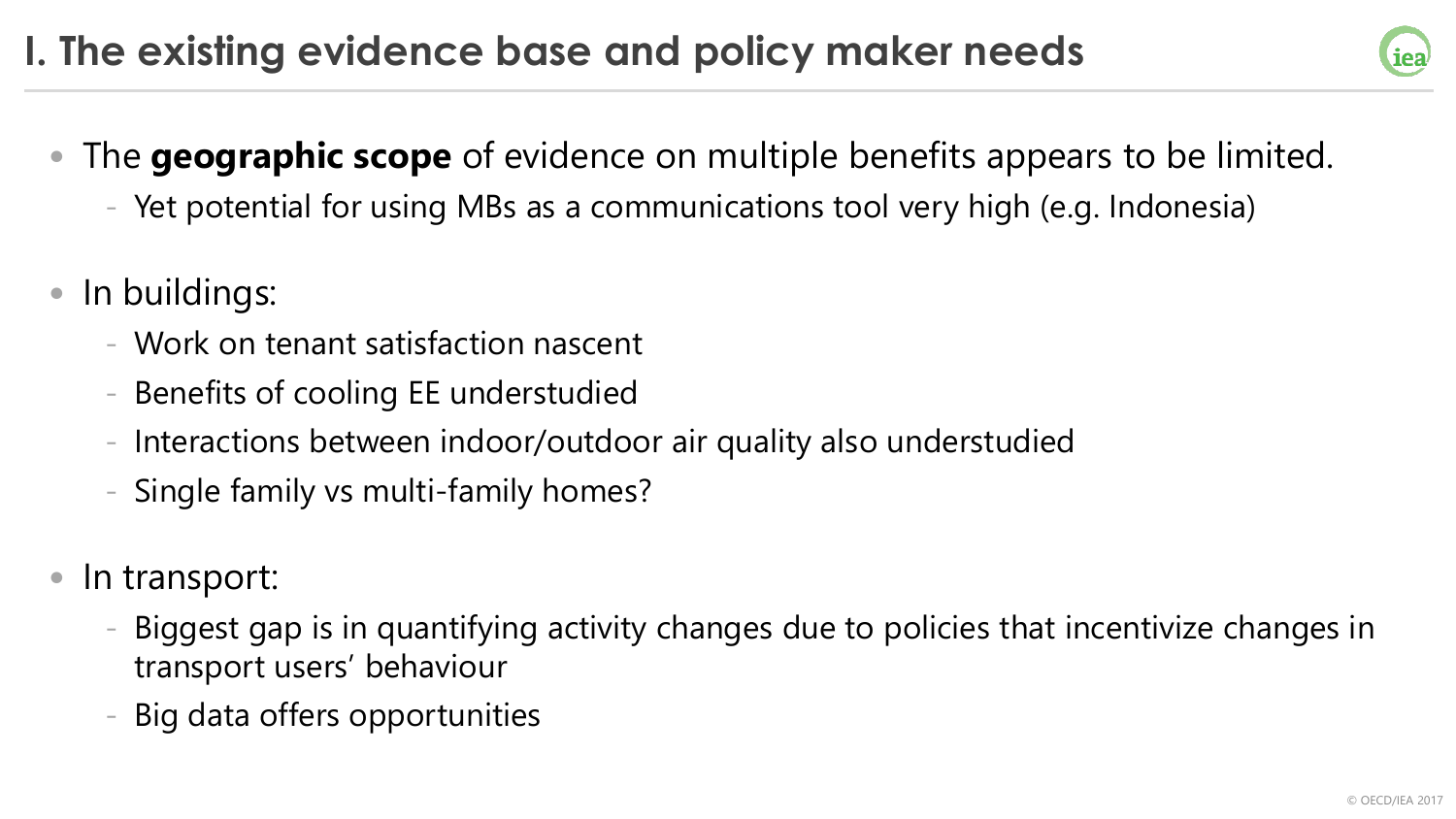

- In industry:
	- Providing sector-specific evidence of MBs at the project level, may help to increase industry acceptance of energy efficiency.
- Addressing policy makers' needs:
	- Some policy makers unsure of what they should be asking
	- Difference in developed vs developing country contexts but still work to be done in both.
	- Policy maker's needs are diverse…
	- …but in most contexts health and wellbeing and various macroeconomic benefits resonate.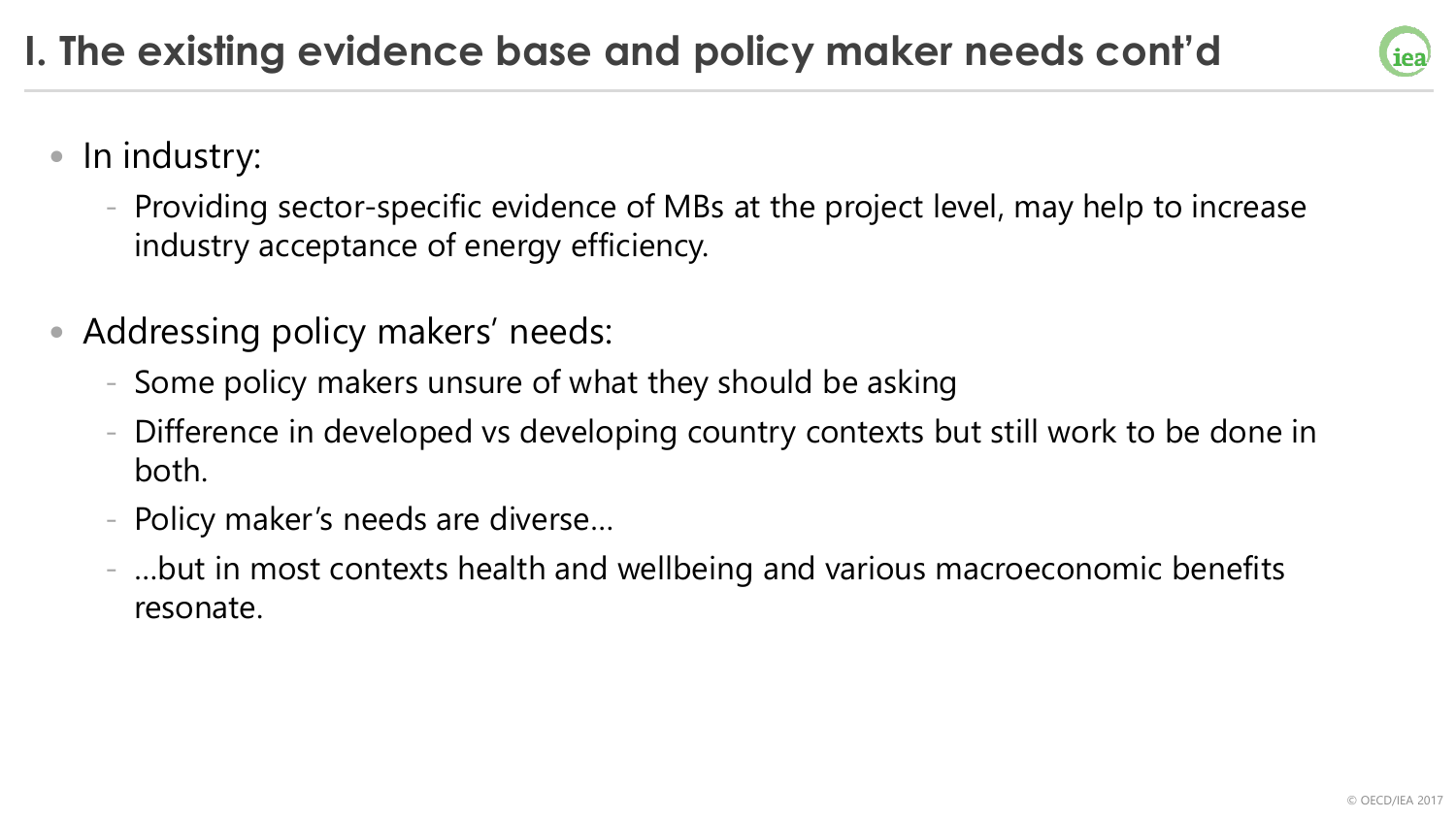## **II. Considering multiple benefits during the policy design phase**



- Some evidence that countries are considering non-energy benefits during the design phase, which helps improve data collection during implementation.
	- Examples New Zealand, Ireland
- Problems during policy implementation and data collection can compromise data collection for evaluations:
	- Example overly intrusive questions in the Australian case
- The importance of carefully designing policy evaluation processes and the need to "speak the language" of the sector you're working with, to collect useful data on multiple benefits.
- Institutional fragmentation (within govt and between sectors) is a barrier to designing effective, holistic policy that achieves multiple benefits.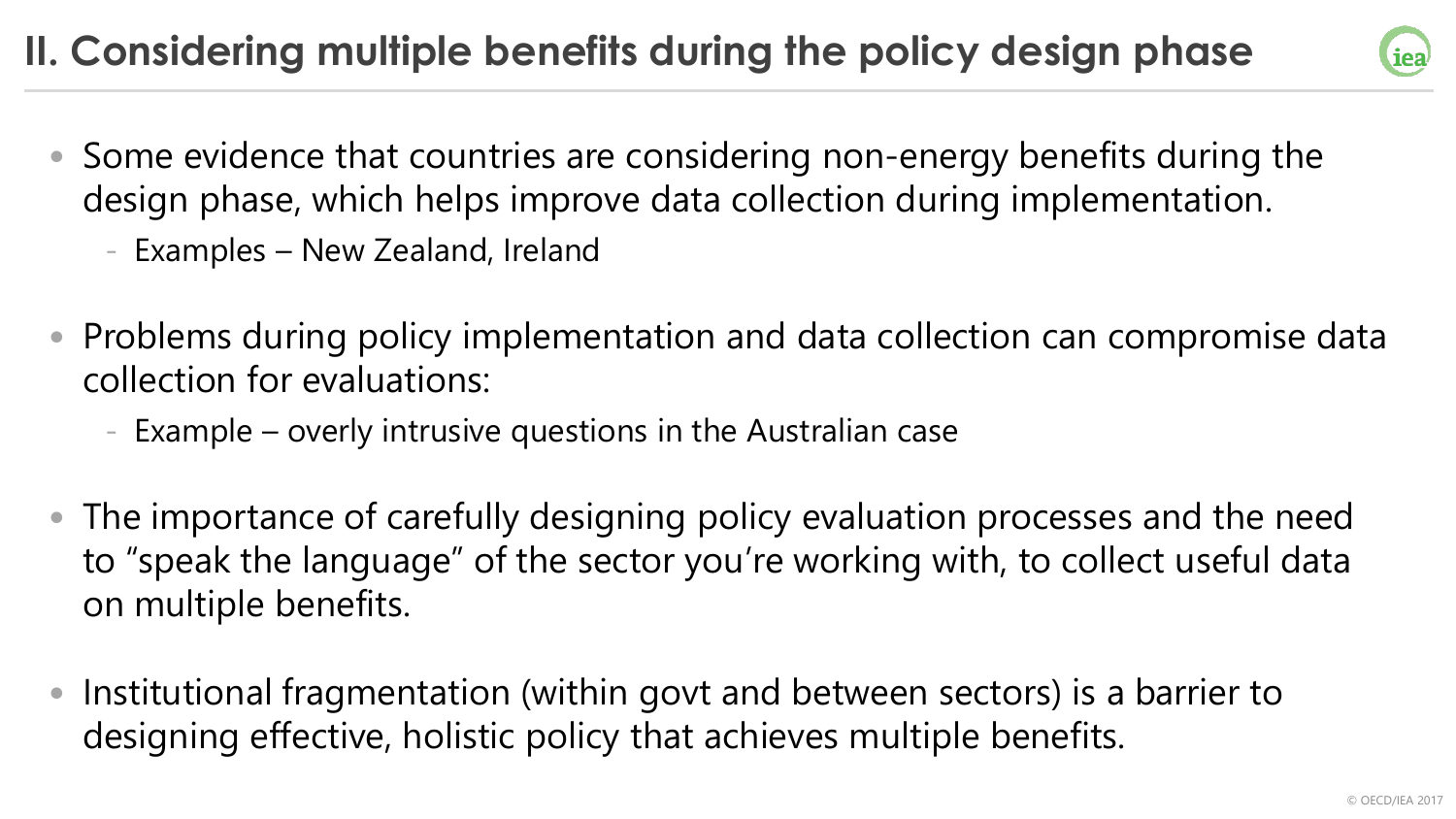iea

- Quantifying macroeconomic impacts
	- Differences between Computable Generalised Equilibrium (CGE) and Macro-econometric
	- These differences allow for *complementarity*
	- Compelling evidence from the EU in examining targets
	- Assumptions matter
- Quantifying health and healthcare cost impacts
	- EE impacts on exposure to risks (e.g. temperature, air quality) -> Reduced health impacts
	- Health impacts can then be translated into health costs
	- Potential for health models to inform macroeconomic models?
- Quantifying project level impacts
	- Less well developed than macro level
	- Evidence for deep energy retrofits suggests potential to change investment decisions
	- Toolboxes being developed in US and EU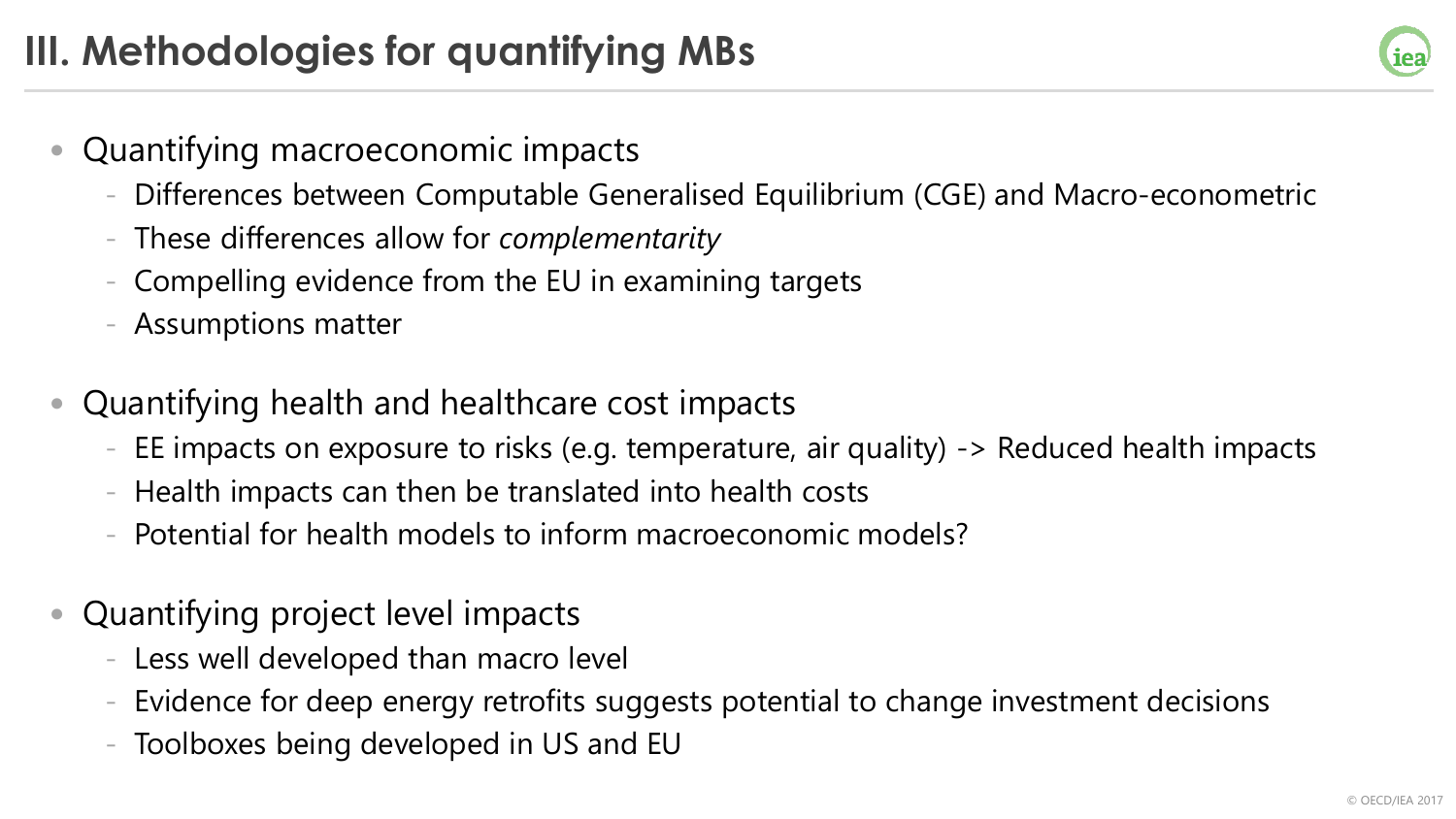### **IV. Using the multiple benefits framework to communicate**

- Communicative power of multiple benefits could be crucial to help scale up EE
- Academic studies show using multiple benefits a common tactic to influence change
	- Energy savings alone not seen as a benefit of EE, just a "thing"
- Different benefits more salient at different times (e.g. political election cycle)
- Communicating the multiple benefits key for macro and project levels
	- E.g., macro level evidence from the EC for target setting
	- E.g. project level: evidence to increase certainty and reduce investment risk
- Private sector use the multiple benefits to lobby politicians by telling compelling stories

iea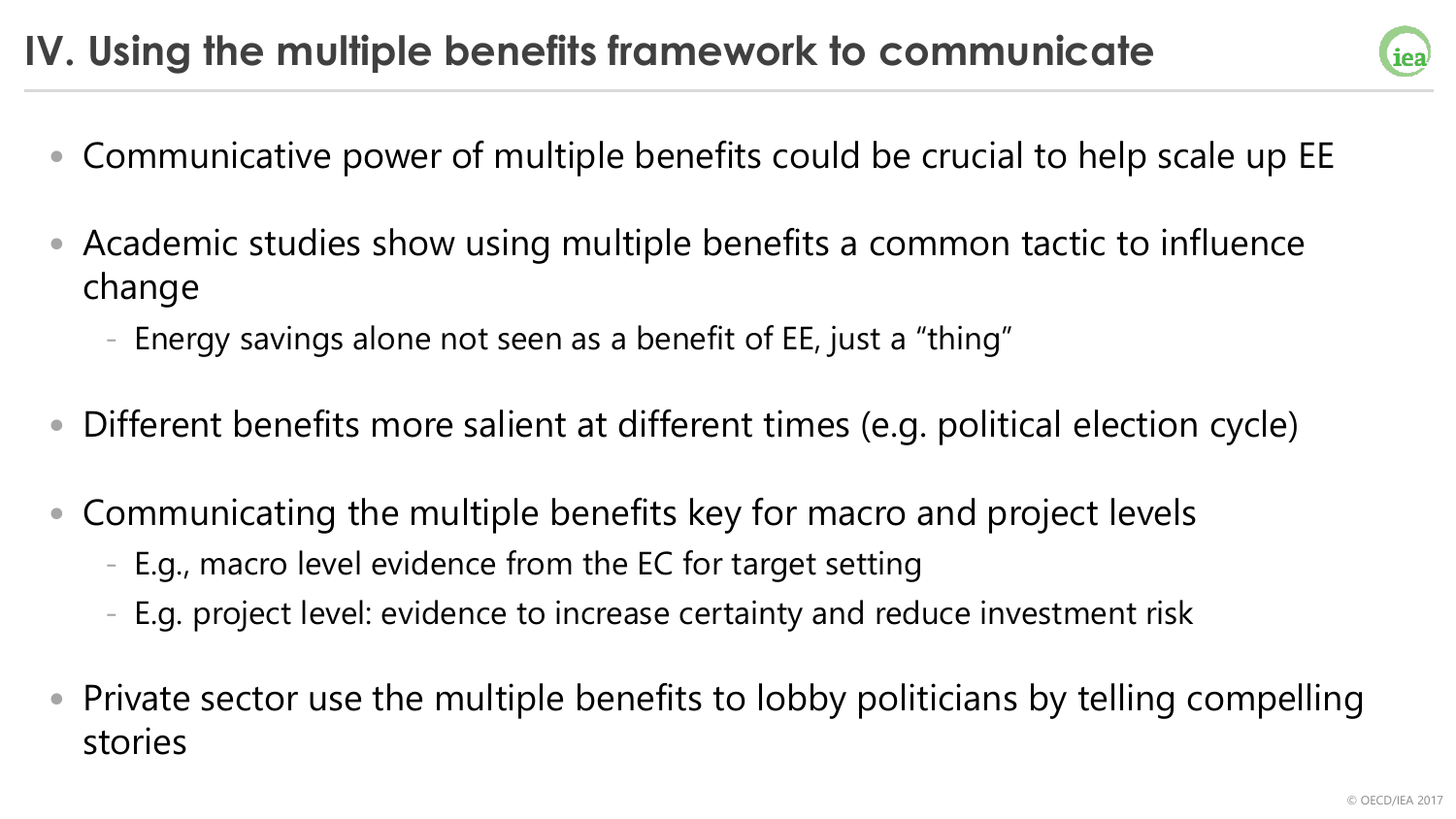

# **Next steps for the IEA**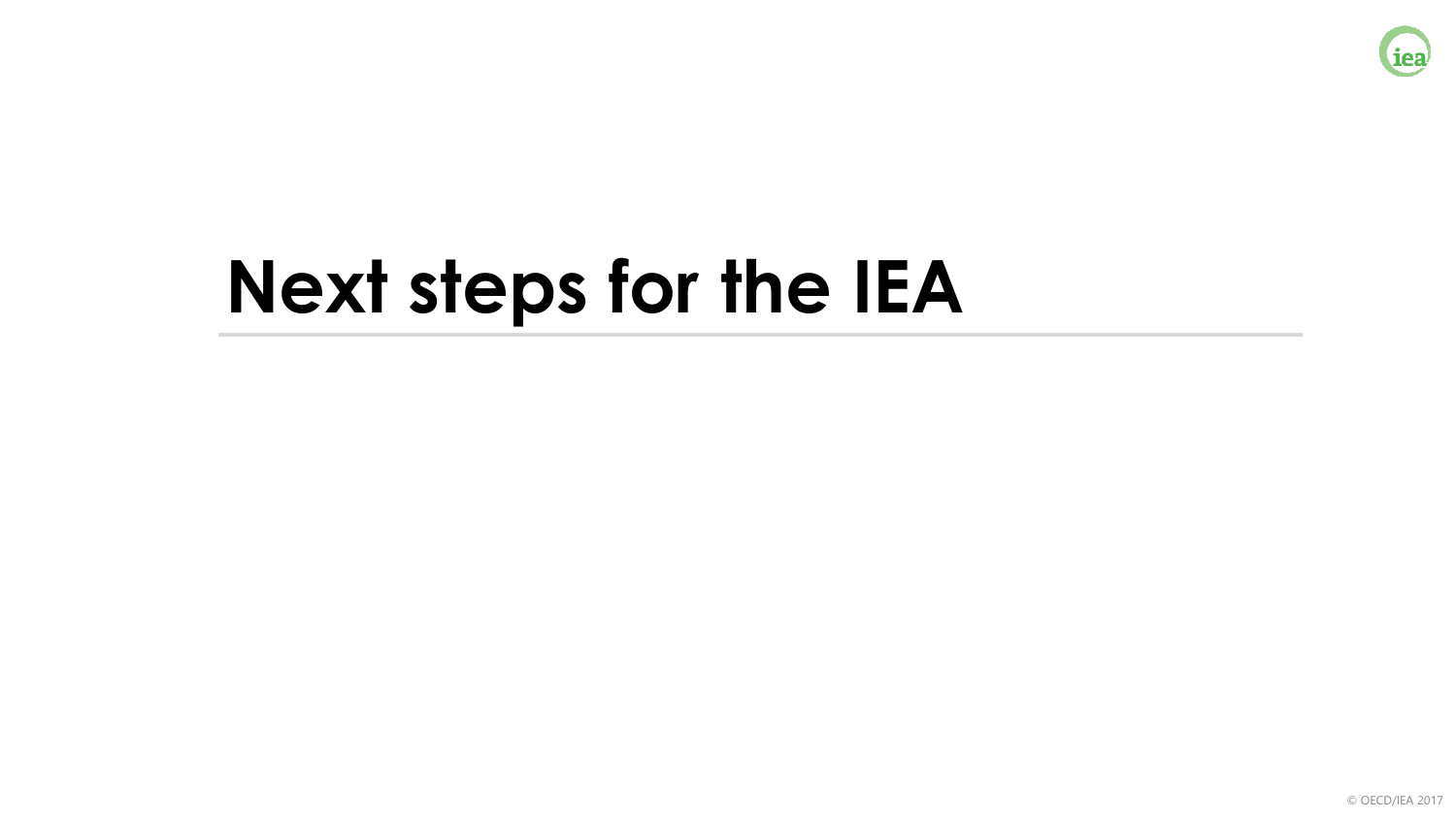

- Identify priority benefits
	- Preliminary candidates health and wellbeing and associated benefits (e.g. air pollution)
- Develop tools for overcoming silo-ism
	- Helping different stakeholders speak a common language
	- Preliminary talks with EEFIG
- Mapping benefits to the SDGs
	- Expand on the SDG7 work
	- Potential to promote multiple benefits to sustainable development stakeholders
- Capacity building
	- Build on the Energy Efficiency in Emerging Economies (E4) Programme and update policy design & training content to explicitly include multiple benefits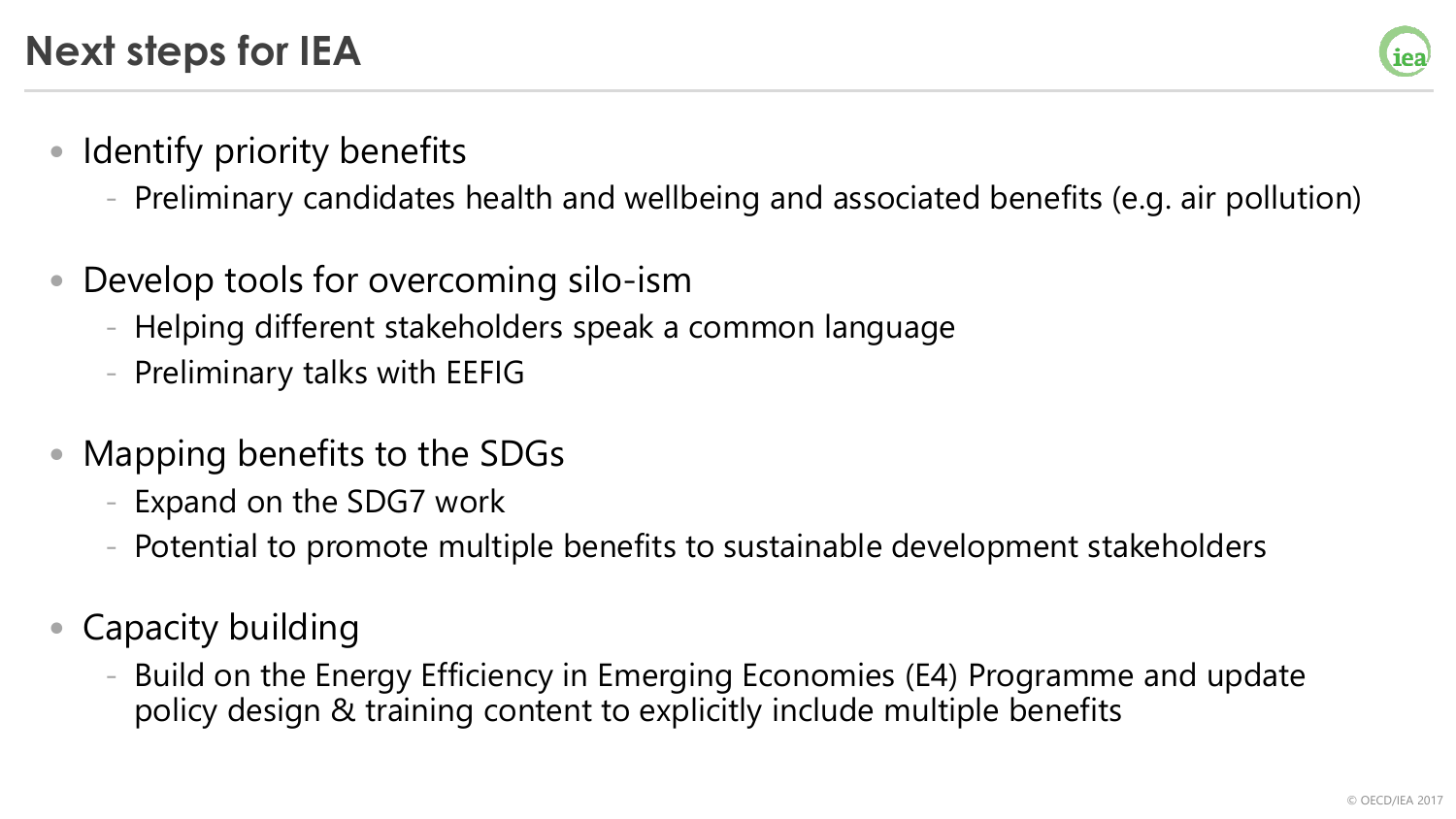#### **Next steps for the IEA**



#### liea

Resources

HOME POLICY **IMPACTS** INSIGHTS COLLABORATE

#### Multiple benefits of energy efficiency

The term "multiple benefits" aims to capture a reality that is often overlooked: investment in energy efficiency can provide many different benefits to many different stakeholders. In other literature, the multiple benefits of energy efficiency have been variously labelled "co-benefits", "ancillary benefits" and "non-energy benefits" - terms often used interchangeably with "multiple benefits". The IEA uses the term multiple benefits, which is broad enough to reflect the heterogeneous nature of outcomes of energy efficiency improvements and to avoid pre-emptive prioritisation of various benefits; different benefits will be of interest to different stakeholders

Use the selector below to learn about the multiple benefits of energy efficiency and find related resources



Browse resources related to this particular impact of energy efficiency from the IEA and other organisations. Note that all links will take you away from the Efficiency Exchange Platform site

**IE** Reports / Books Journal Articles  $\Box$  Websites iournal article Renort / Book Accounting for Health Benefits Benefits of Energy Efficiency on Assessing and measuring the performance of energy efficiency the German Power Sector projects

• Gather resources for the Efficiency Exchange Platform

<http://beta.iea.org/multiple-benefits>

- Begin preliminary designs for a new set of online guidance (e.g., playbooks, maps to SDG framework)
- Develop communications materials based on interviews conducted during the workshop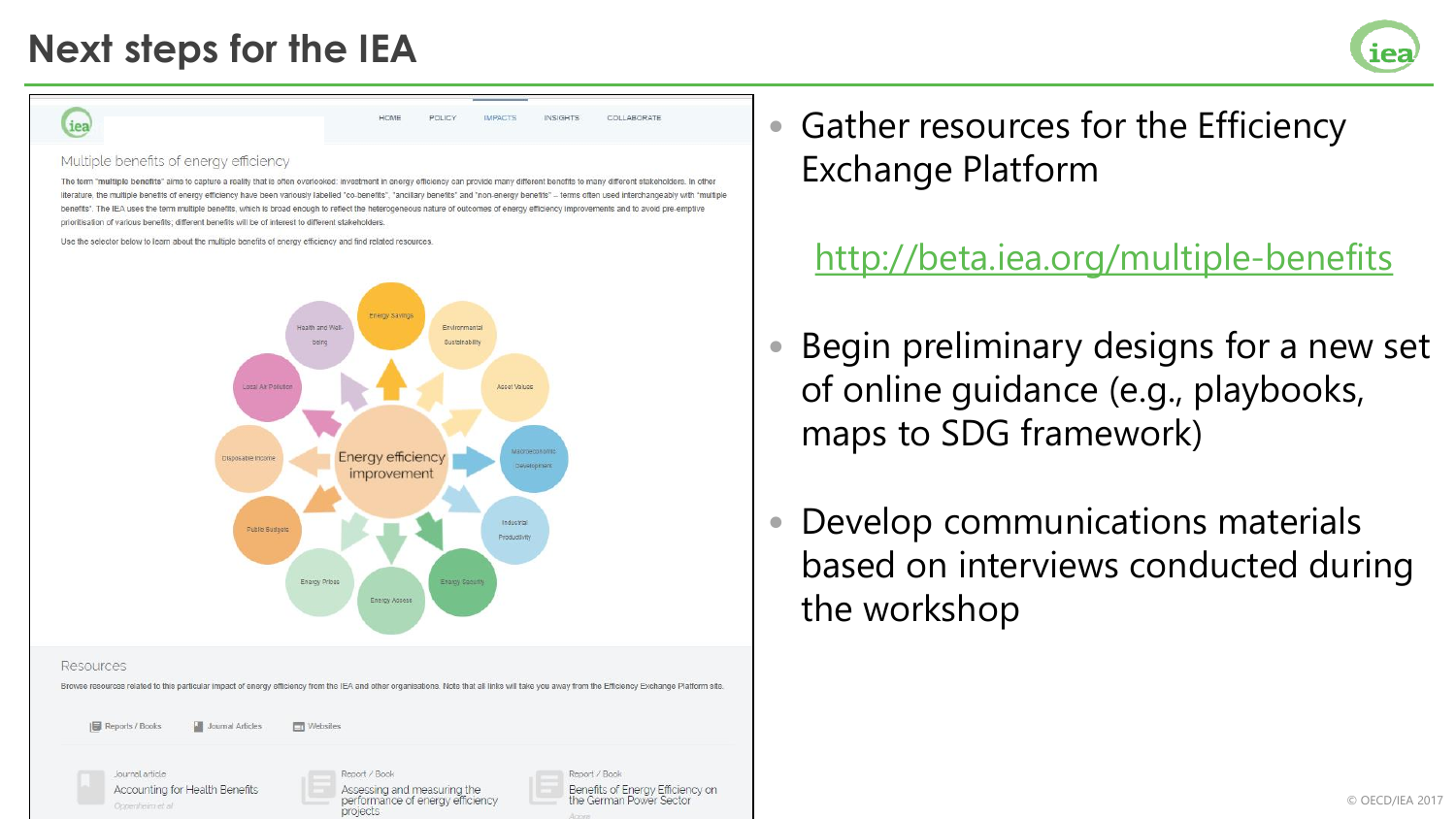### **Upcoming events on multiple benefits …**





Calculating and Operationalising the Multiple Benefits of Energy Efficiency in Europe

**Brussels – May 2018**

# **ODYSSEE-MURE**



**International Energy Policy & Programme Evaluation Conference** 

**Vienna – June 2018**

**M-BENEFITS** (H2020)



**New Orleans – December 2018 – Health & Environment**